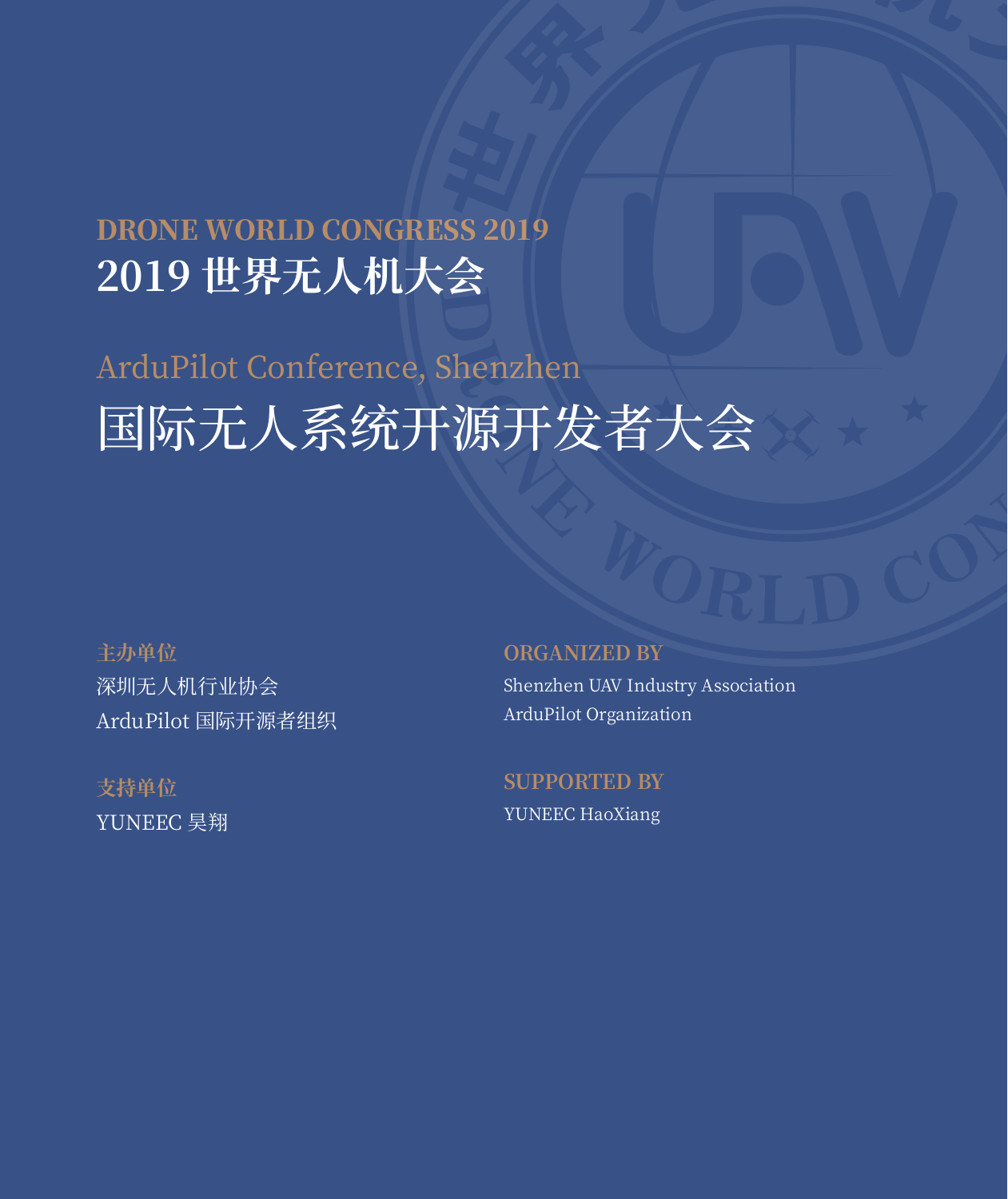

## **国际无人系统开源开发者大会** - 议程

## 6 月 21 日 08:30-15:55 | 深圳会展中心 五楼玫瑰三厅

| 时间           | 主<br>颙                                | 嘉<br>宴                      |
|--------------|---------------------------------------|-----------------------------|
| 08:30-09:30  | 签 到                                   |                             |
| 09:30-09:40  |                                       | 致辞                          |
|              | 雅尼                                    |                             |
|              | 主旨演讲                                  |                             |
| $9:40-11:50$ | 非 gps 导航 & 目标回避                       | 兰迪·麦凯 ArduPilot 直升飞机主管      |
|              | UAVCAN 硬件系统                           | 雅尼·希鹿毕尼 ArduPilot 副主席       |
|              | 用无人机建造工业解决方案                          | 路易斯・瓦莱・冈卡尔维斯 ArduPilot 应用程序 |
|              | 机载 LUA 脚本                             | 路易斯·瓦莱·冈卡尔维斯 ArduPilot 应用程序 |
|              | 总能量控制系统调优                             | 汤姆皮蒂格尔 ArduPilot 飞机副主管      |
| 11:50-13:00  | 午休                                    |                             |
| 13:00-15:35  | 基于多轴飞行器导航控制器的<br>新 S 曲线               | 伦纳德・托马斯・霍尔 ArduPilot 姿态控制   |
|              | 将 ArduPilot 移植到一个新<br>板:ChibiOS/HWDEF | 雅尼·希鹿毕尼 ArduPilot 副主席       |
|              | 无人机编队控制与通信网络:<br>挑战与机遇                | 金洁 若联科技有限公司创始人 CEO&CTO      |
|              | 激光雷达助力无人机行业新发展                        | 袁海山 北醒 (北京) 光子科技有限公司产品总监    |
|              | 云端无人机的见解与分享                           | 雷利彬 广州雷迅创新科技有限公司 CTO        |
| 15:35-15:55  | 问与答                                   | 全体嘉宾                        |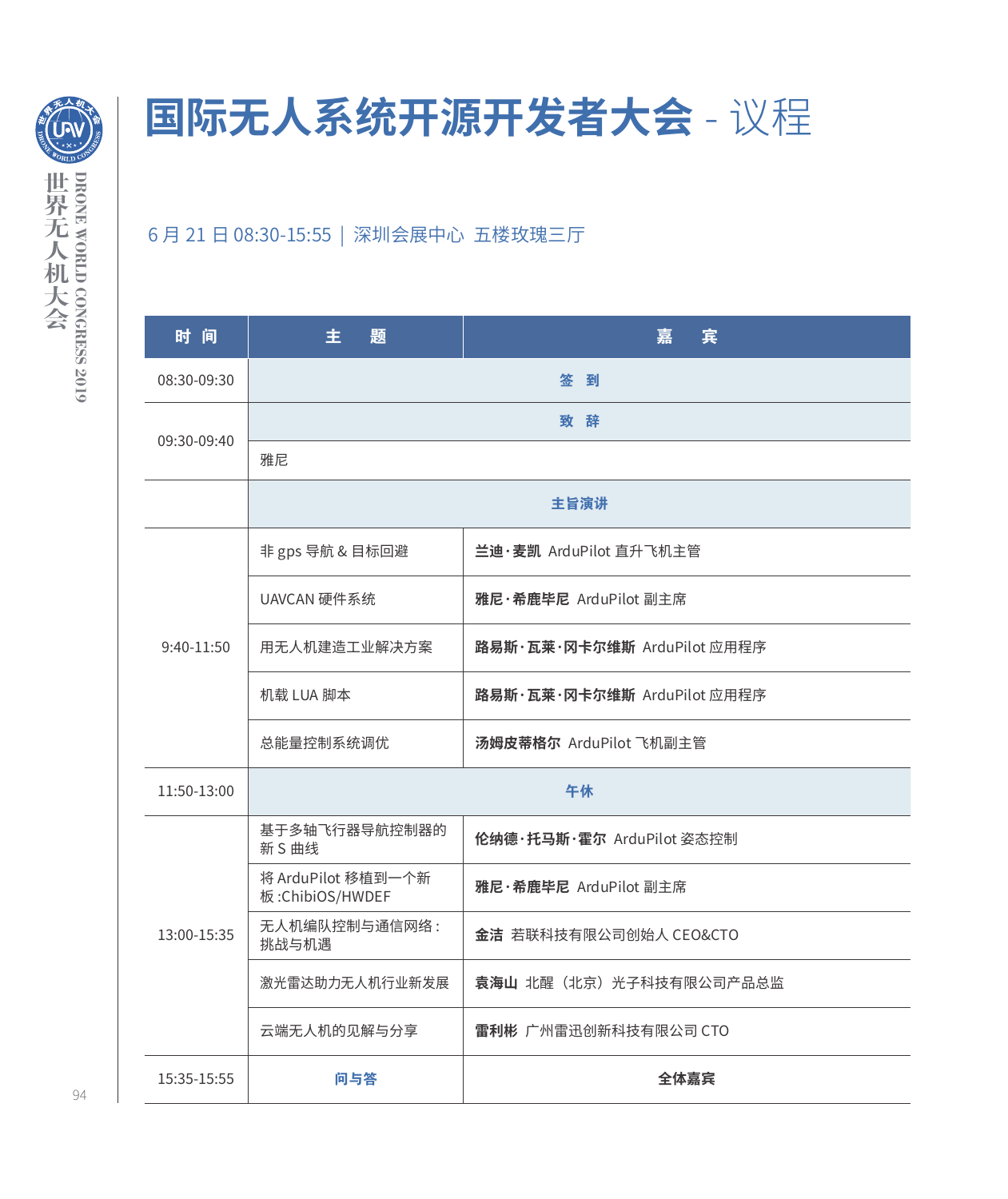## **ArduPilot Conference, Shenzhen** Forum Agenda

## 09:00-17:00, June 21 | 5F, Rose Hall No.3, SZCEC

| <b>Date</b>  | <b>Topics</b>                                              | <b>Speaker</b>                                                     |  |  |
|--------------|------------------------------------------------------------|--------------------------------------------------------------------|--|--|
| 08:30-09:30  | <b>Registration</b>                                        |                                                                    |  |  |
| 09:30-09:40  | <b>Greeting</b>                                            |                                                                    |  |  |
|              | Jani Hirvinen                                              |                                                                    |  |  |
|              | <b>Keynote Speech</b>                                      |                                                                    |  |  |
| $9:40-11:50$ | Non-GPS Navigation & Object Avoidance                      | Randy Mackay ArduPilot Copter lead                                 |  |  |
|              | UAVCAN Hardware systems                                    | Jani Hirvinen ArduPilot Hardware/Infra Lead, Co-Founder            |  |  |
|              | Building industrial solutions with Drones                  | Luís Vale Gonçalves ArduPilot applications                         |  |  |
|              | Onboard LUA scripting                                      | Luís Vale Gonçalves ArduPilot applications                         |  |  |
|              | <b>TECS Tuning</b>                                         | Tom Pittenger ArduPilot Plane Co-Lead                              |  |  |
| 11:50-13:00  | <b>Rest</b>                                                |                                                                    |  |  |
| 13:00-15:35  | New S-Curve Based Multi-Rotor Navigation<br>Controller     | <b>Leonard Thomas Hall</b> ArduPilot Attitude control              |  |  |
|              | Porting ArduPilot to a new board, ChibiOS/<br><b>HWDEF</b> | Jani Hirvinen ArduPilot Hardware/Infra Lead, Co-Founder            |  |  |
|              | The application and future of cloud drones                 | Jay Jin CEO&CTO of Ruolian technology Co., Ltd                     |  |  |
|              | LiDAR Promotes New Development of Drone<br>Sector          | Yuan Haishan Chief Product Officer of BENEWAKE (BEIJING) CO., ltd. |  |  |
|              | Cloud Drone View Sharing                                   | Ray CTO of Guangzhou Lei Xun Innovation Technology Co., Ltd        |  |  |
| 15:35-15:55  | Q&A                                                        | <b>ALL</b>                                                         |  |  |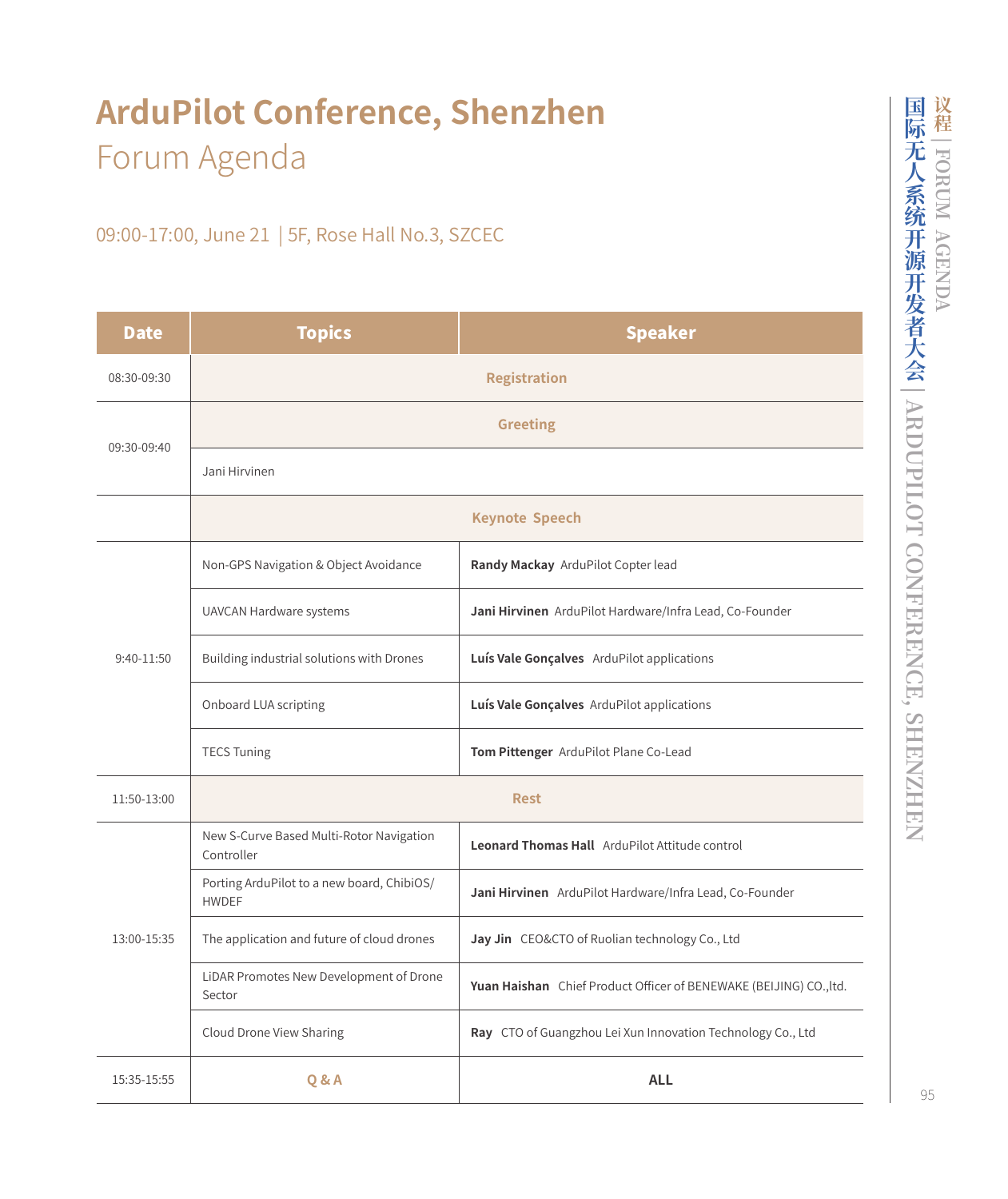



**兰迪·麦凯** ArduPilot 直升飞机主管

**Randy Mackay** ArduPilot Copter lead

#### **演讲主题**

## **非 gps 导航 & 目标回避**

#### **内容概要**

非 GPS 导航: ArduPilot 为没有 GPS 的情况下飞行或驾驶的 AP 车辆提供各种方 法,包括信标、光流和 SLAM (定位 与 建 图)。Randy 将回顾现有的方法以及我们 希望在不久的将来支持的最有前景的方法。物体躲避 :ArduPilot 使用机载或舷外算法 为直升机和自动地面车辆避免物体。Randy Mackay 将讨论这些特性的最新更新,它 们的基算法以及下一步的打算。

#### **嘉宾简介**

Randy Mackay 拥有 6 年以上的 ArduPilot 开发经验,并且是 ArduPilot 项目的 Arducopter 的领头人。兰迪负责安全机制、对于新的传感器的支持、高度和位置的控制、 新的 MAVLink(微型空中飞行器链路通讯协议 ) 的信息等方面的众多改进措施的整合。 鉴于 Randy 的广泛背景, 他有一种独特的能力为新开发人员提供关于如何实现特性的 培训和建议。

#### **ARDUPILOT Topic**

#### **Non-GPS Navigation & Object Avoidance**

#### **Speech Abstract**

Non-GPS navigation: ArduPilot supports various methods for flying/driving AP vehicle without a GPS including beacons, optical flow and SLAM. Randy will go over the existing methods and the most promising methods we hope to support in the near future.

Object Avoidance: ArduPilot includes object avoidance for Copter and Rover using onboard or offboard algorithms. Randy Mackay will discuss the latest updates on these features, the algorithms they are based on and what to expect next.

#### **Speaker Information**

Randy Mackay has 6+ years of ArduPilot development experience and is the lead Arducopter developer for the ArduPilot project. Randy is responsible for incorporating countless improvements (in cooperation with other team members) including safety features, support for new sensors, attitude and position control, new MAVLink messages. Given Randy's extensive background he has a unique ability to provide training and advice to new developers on how features could be implemented.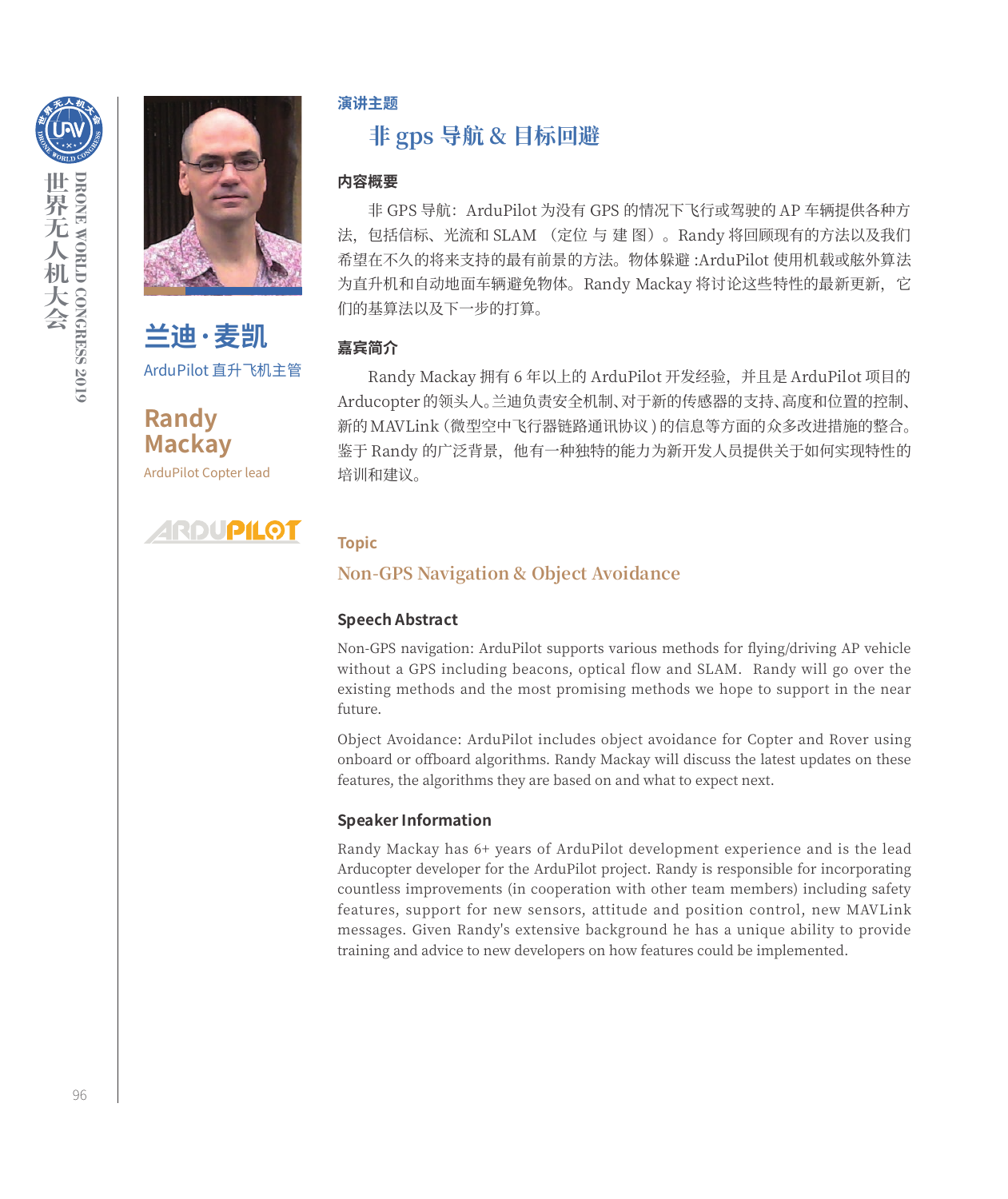

## **雅尼·希鹿毕尼** ArduPilot 副主席

## **Mr. Jani Hirvinen**

ArduPilot Hardware/Infra Lead, Co-Founder

## RDUPILO



#### **演讲主题**

## **将 ArduPilot 移植到一个新板 :ChibiOS/HWDEF**

#### **内容概要**

如果您正在从事电子开发工作,并且正在设计与 ArduPilot 兼容的自动驾驶仪 硬件, 那么这个演讲特别适合您。Jani 先生将教授如何使用基于 STM 的开发板和 ArduPilot 软件支持的几种不同传感器来为新硬件平台配置 ArduPilot 软件堆栈。

#### **嘉宾简介**

雅尼先生出生于芬兰航空家族,是全球知名的无人技术先驱以及诸如 ArduPilot, DIYDrones 和 DroneCode 这些著名的国际无人组织的创始人, 他还是 ArduCopter 平台的创始人,该平台开启了我们当前的无人机革命。雅尼先生具备处理多种任务的 能力,他航空经验丰富,是个航空界的奇才。 他参与了无人驾驶和全尺寸有人驾驶飞 机的制造工作 40 多年。 三十多年来, 他一直与各种 IT 平台打交道, 处理复杂的电子 和先进的机器人技术。雅尼先生拥有多项全球无人产业奖和在全球组织中的职位,他 还被世界无人机联合会(中国)提名为副主席和深圳无人机行业协会专家委员会成员。

#### **Topic**

#### **Porting ArduPilot to a new board: ChibiOS/HWDEF**

#### **Speech Abstract**

If you are working on electronics development and you are designing ArduPilot compatible autopilot hardware, this talk is especially for you. Mr. Jani will teach on how to configure ArduPilot software stack for the new hardware platform using STM based developer board and several different sensors that are supported by the ArduPilot software.

#### **Speaker Information**

Mr. Hirvinen was born to an aviation family in Finland. He is a globally known leader and pioneer in unmanned technologies and a founder of famous international unmanned organizations like ArduPilot, DIYDrones and DroneCode.

Hirvinen is the original creator of the ArduCopter platform, which started our current Drone Revolution.

Jani is a multi-tasking, experienced aviation and electronic prodigy. He has been involved in building both unmanned and full-sized manned aircraft for over 40 years. He has also been dealing with various IT platforms, complex electronics and advanced robotics for over three decades. Jani holds several global awards for Unmanned Industry and position in the following global organizations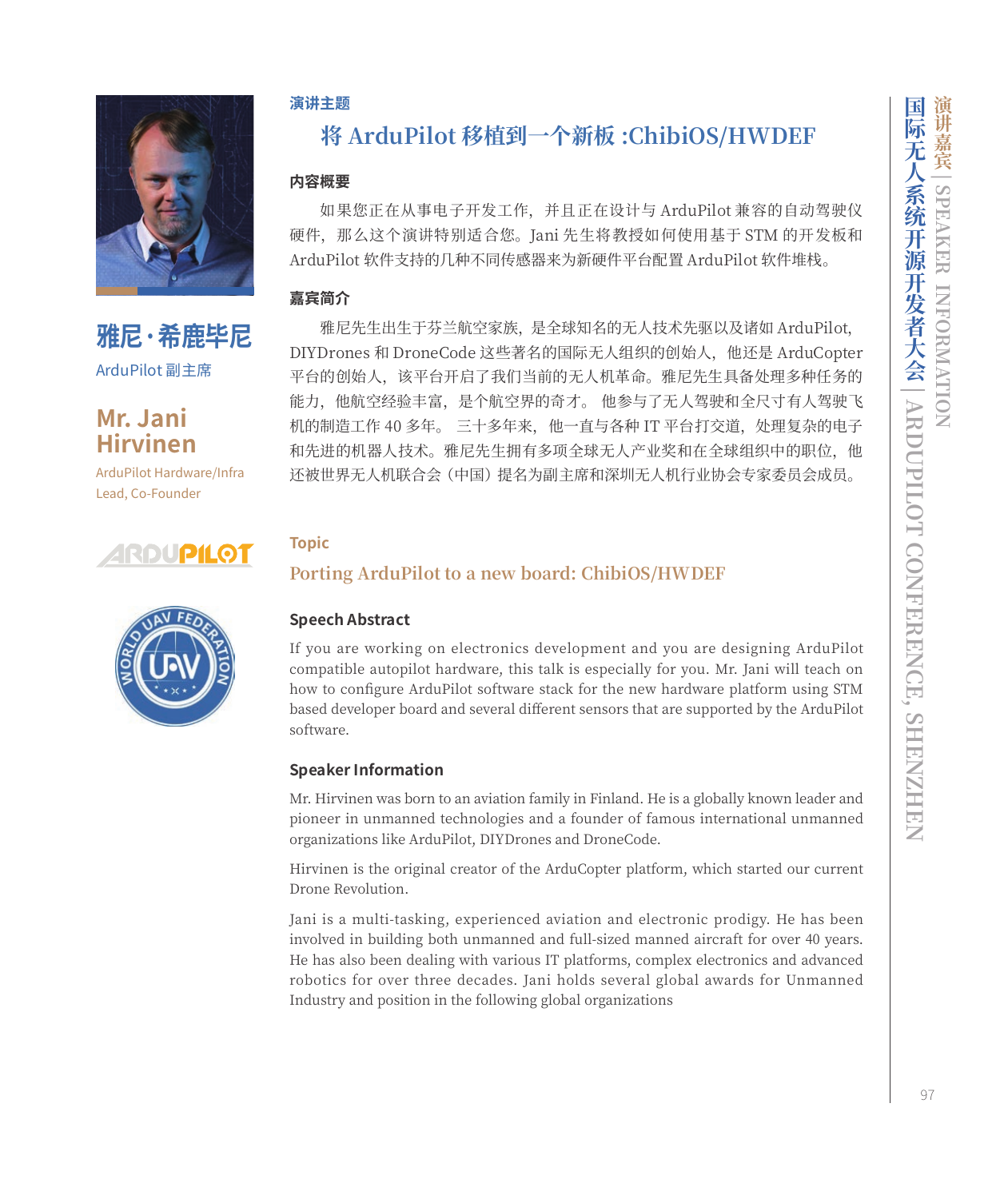



**路易斯·瓦莱·冈 卡尔维斯** ArduPilot 应用程序

**Luís Vale Gonçalves**

ArduPilot applications



#### **演讲主题**

## **主题 1 用无人机建造工业解决方案 主题 2 机载 LUA 脚本**

#### **内容概要**

开源项目可以用来构建工业解决方案吗 ? 我们将会使用 ArduPilot 不同的方法设 计工业无人机解决方案的流程,例如配套计算机或 Lua 脚本。什么是新的 ArduPilot Lua 脚本。来探索最新的 ArduPilot 解决方案,除了简单的任务设计之外,还可以实 现轻量级自动化。

#### **嘉宾简介**

路易斯 • 韦尔 • 冈卡尔维斯 (Luis Vale Goncalves) 最初是一名海洋工程师, 后来转行到微软 (Microsoft) 担任高级系统工程师 , 最近为从事无人机 / 无人机领域开 发工业解决方案的公司提供咨询。对无人驾驶汽车的热情很早就开始了,从控制线飞 机开始,并且已经持续了将近 40 年, 所以 3 年前加入 ArduPilot 项目是很自然的一步。

#### **Topic**

**Building industrial solutions with Drones & Onboard LUA scripting**

#### **Speech Abstract**

Can a Open source project be used to build industrial solutions? We will explore the design process of a industrial drone solution using ArduPilot with the different approaches possible, such as companion computers or Lua scripting.

What is new on ArduPilot Lua scripting. Come and explore the the newest ArduPilot solution for lightweight automation beyond the simple mission design.

#### **Speaker Information**

Luis Vale Gonçalves began his career as a Marine Engineer and later transitioned to work at Microsoft as a Senior Systems Engineer and lately consulting for companies working on the UAV/drones field developing industrial solutions.

The passion for unmanned vehicles began very early in life, started from the control line planes, and has been continued for almost 40 years, so joining the ArduPilot project 3 years ago was a natural step.

The knowledge of the real-life challenges that users face, when UAV/drones are used on mission-critical applications, helps ArduPilot to be a reference when trust and versatility are needed.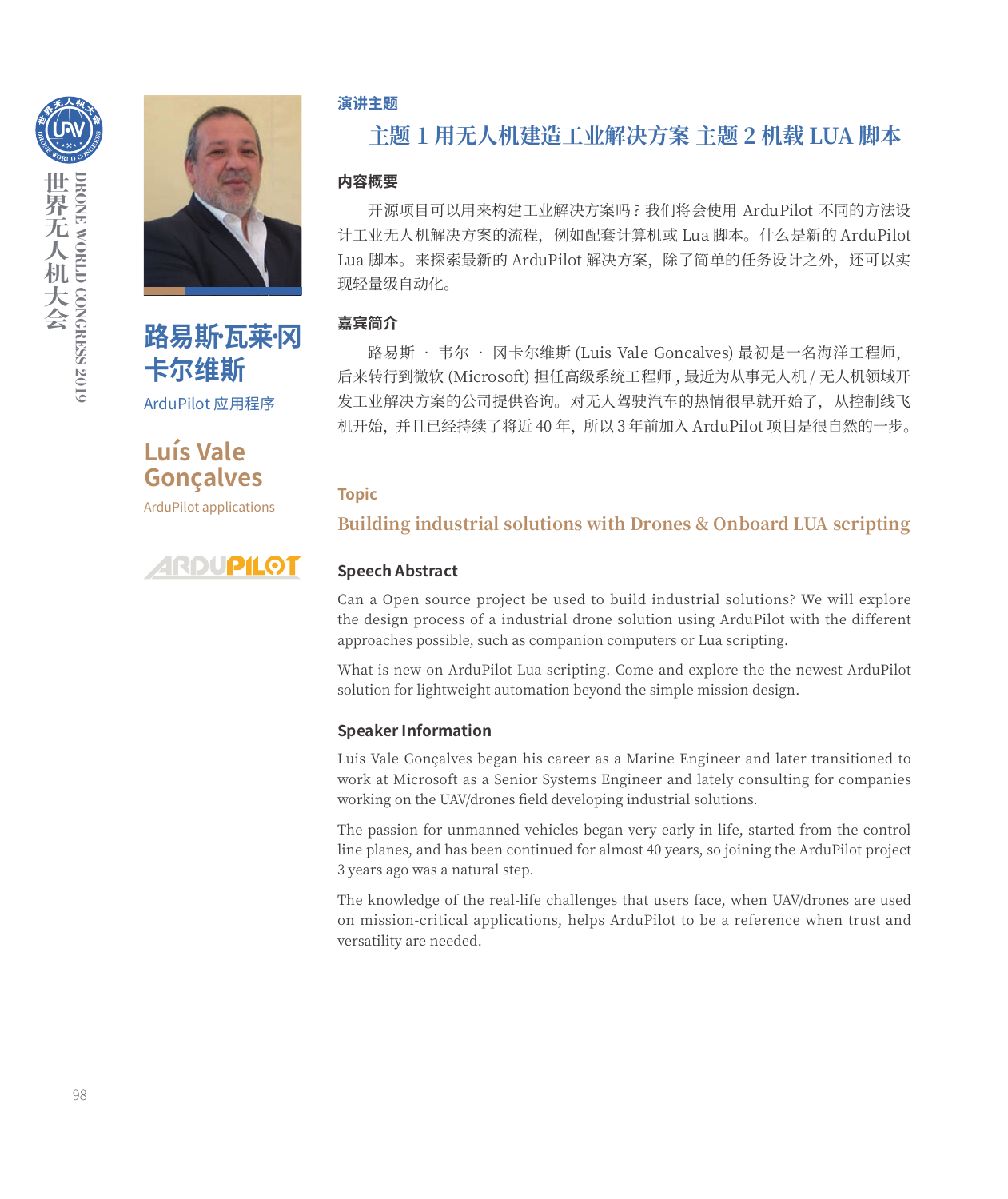

**汤姆皮蒂格尔** ArduPilot 飞机副主管



ArduPilot Plane Co-Lead



#### **演讲主题**

## **总能量控制系统调优**

#### **内容概要**

TECS 是固定翼飞机的能量控制系统。如何调优 TECS 算法为不同类型和大小 的飞机来提高控制性和稳定性。ArduPilot 的动力飞机带有良好调谐的 TECS, 在 风中性能更好,可以非常平稳、安全、准确地自动着陆。拥有大量自动着陆调整经 验的 ArduPilot 固定翼的核心开发人员 Tom Pittenger 将教您如何为您的飞机调整 TECS。

#### **嘉宾简介**

Tom 自 2015 年以来一直是飞机的联席维护者。他擅长着陆、避碰及一切关于 飞机的事情。他在位于加利福尼亚的英特尔公司工作,负责猎鹰 8+ 和下一代飞机项 目。在此之前,他是 Airphrame 的飞行控制器负责人和 Trimble 公司的导航部门担 任机器人工程师,从事自动拖拉机方面的工作。 他拥有 Comp Engr 理学学士和 Elec Engr 的理学硕士学位。

#### **Topic**

#### **TECS Tuning**

#### **Speech Abstract**

TECS, the Total Energy Control System for fixed-wing aircraft.

How to tune the TECS algorithm to improve control and stability for different types and sizes of aircraft. An ArduPilot powered aircraft with a well tuned TECS will behave better in the wind and will make very smooth, safe and accurate auto-landings. Tom Pittenger, a core-developer of ArduPilot fixed-wing with lots of auto-landing tuning experience, will teach you how to tune TECS for your aircraft.

#### **Speaker Information**

Tom has been the co-maintainer of Plane since 2015. Specializes in landing, avoidance and all things plane. Based in California, he works at Intel on the Falcon 8+ and nextgen aircraft projects. Prior to that he was flight controller lead at Airphrame and a robotics engineer Trimble Navigation working on autonomous tractors. Has BS in Comp Engr and MS Elec Engr.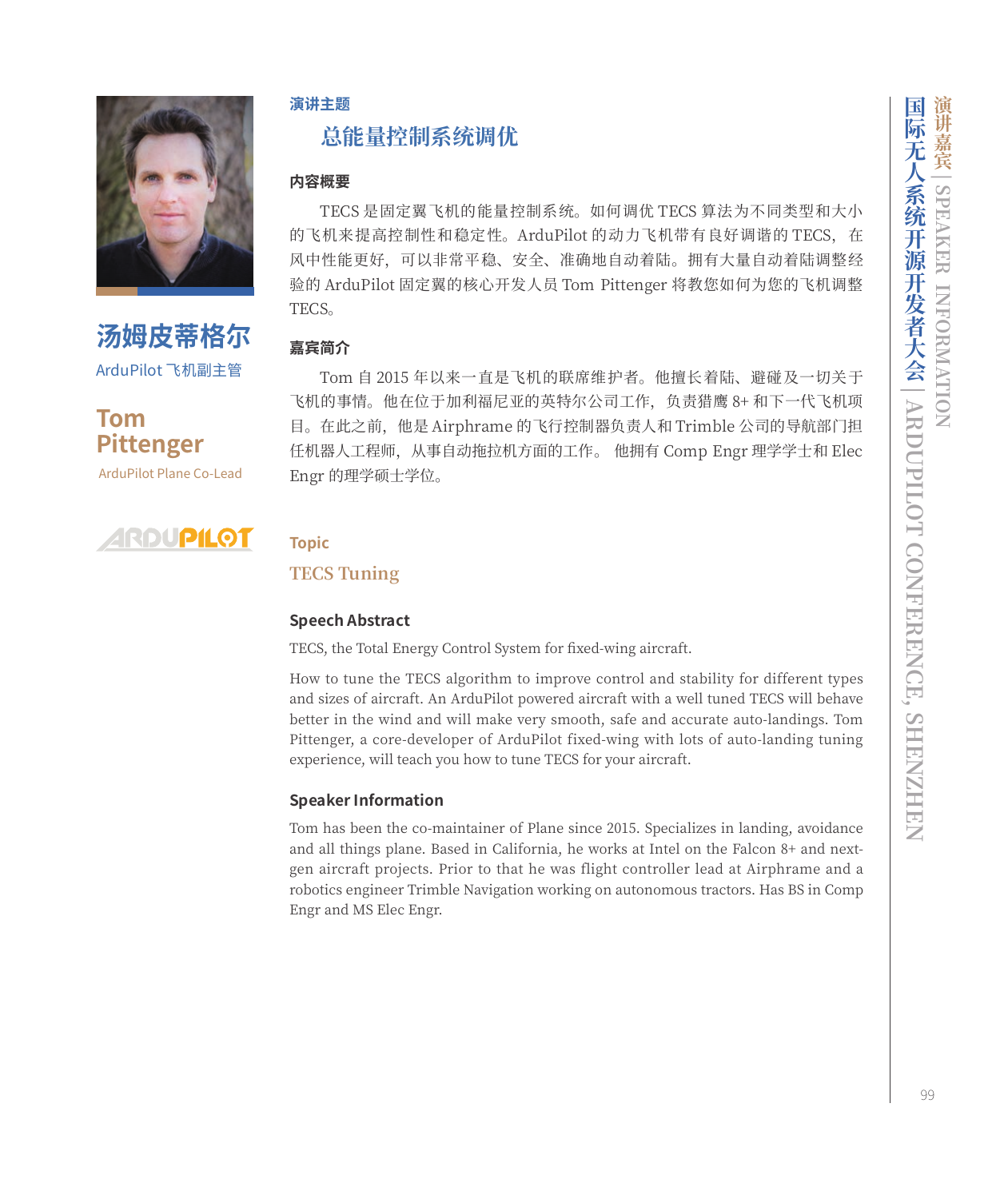



ArduPilot 姿态控制

**Leonard Thomas Hall**

ArduPilot Attitude control



#### **演讲主题**

## **基于多轴飞行器导航控制器的新 S 曲线**

#### **内容概要**

基于多轴飞行器导航控制器的新 S 曲线:ArduPilot Multicopter 和 Rover 软件 因其非常精确的导航和姿态控制而闻名。ArduPilot 的控制专家 Leonard Hall 将提供 有关该领域下一阶段改进的最新信息,其中包括用 S 曲线取代 ArduPilot 现有的"皮带" 方法

#### **嘉宾简介**

Leonard Thomas Hall 负责 ArduPilot 的多旋翼机代码的许多核心部分,包括 姿态,导航和电机控制库等关键部分。他还开发了多用途直升机"自动调谐"方面的 功能, 并被普遍认为是该领域为 ArduPilot 的多旋翼飞行器进行调校的专家。他负责 为包括 IRIS、Y6、X8、Spectre 和 Solo 在内的许多 3DR 车辆找到理想的音调。他还 为 bebop1 和 bebop2 开发了 Ardupilot 调。

#### **Topic**

#### **New S-Curve based Multi-Rotor Navigation Controller**

#### **Speech Abstract**

New S-Curve based multi-rotor navigation controller:

ArduPilot Multicopter and Rover software is well known for it's very accurate navigation and attitude control. ArduPilot's control expert, Leonard Hall, will provide an update on the next stage of improvements to this area which involve replacing ArduPilot's existing "leash" method with S-curves

#### **Speaker Information**

Leonard Thomas Hall is responsible for many core pieces of ArduPilot's multicopter code including critical parts of the attitude, navigation and motor control libraries. He also developed the multicopter "AutoTune" feature and is generally considered the expert in tuning ArduPilot's multicopter vehicles. He was responsible for discovering the ideal tune for many of 3DR's vehicles including the IRIS, Y6, X8, Spectre and Solo. He also developed the Ardupilot tune for the Bebop 1 and Bebop 2.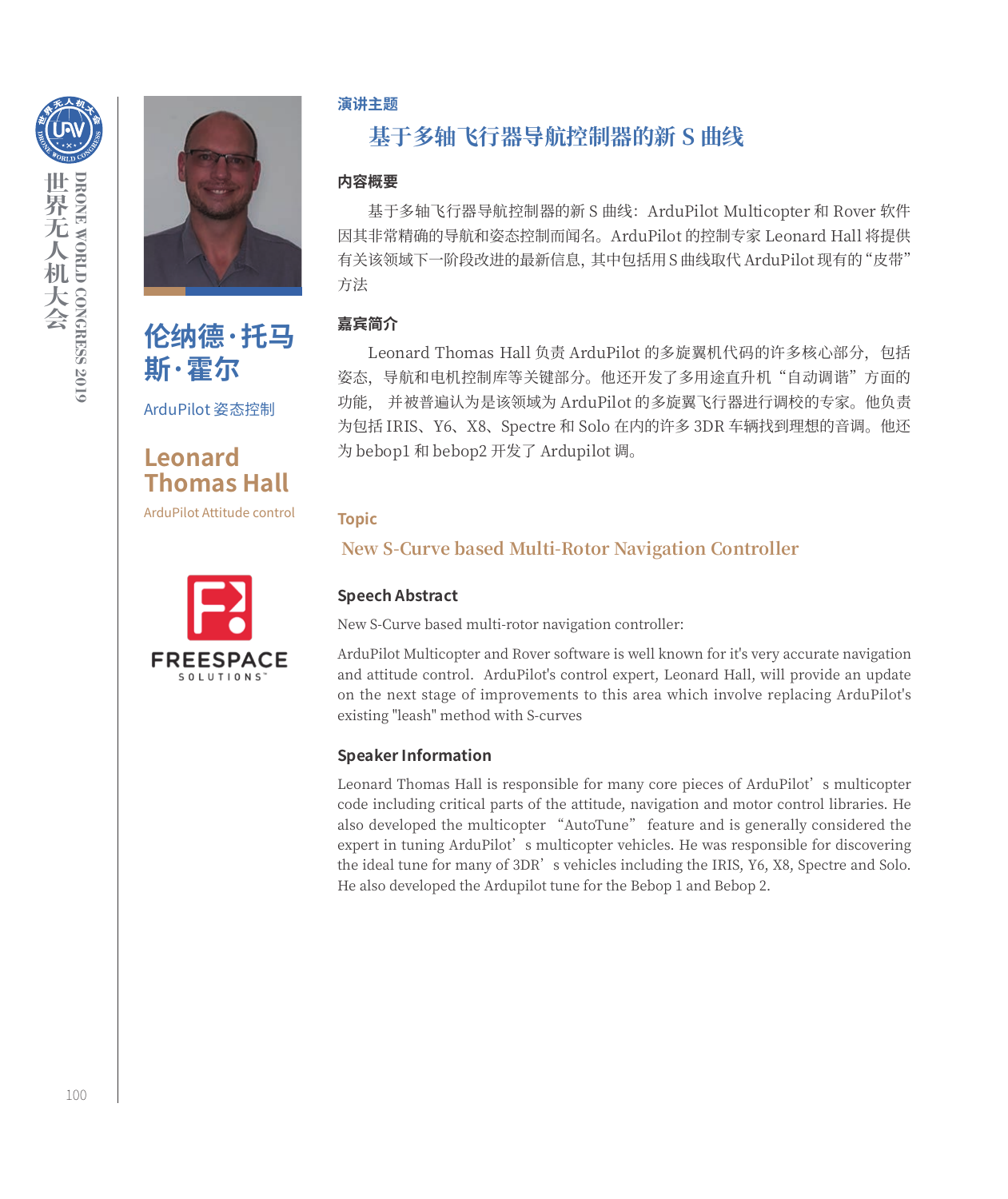**金洁** 若联科技有限公司创始人 CEO&CTO

**Jin Jie** CEO&CTO of Ruolian technology Co., Ltd

#### **演讲主题**

## **无人机编队控制与通信网络 : 挑战与机遇**

#### **内容概要**

对于面向未来物联网的无人机应用,如何将机载无人机大脑、机载传感器与数据 融合、行业应用设备与接口、网络设备与协议等进行标准化和集成化,始终是复杂而 不确定性极强的挑战。编队表演融合了任务规划与分配、集群轨迹规划、编队及单机 控制与优化、数据融合、编队重构与避障等技术。经过编队表演打磨的无人机大脑与 各子系统,将能通用更多的垂直行业,加快"机器代人"的步伐。

#### **嘉宾简介**

金洁,瑞士苏黎世联邦理工学院 PolyHack 无人机大赛评委,具有 8 年以上基于无 人机的物联网边缘计算的技术研发和工程管理经验。创立若联科技之前,先后在丹麦、 爱尔兰积累了机器人控制与操作系统和计算机网络学习与科研经历,先后参与多个欧盟 项目,部分工作以成为欧洲下一代网络技术标准,曾获剑桥大学 NetFPGA 比赛第一名。 回国后于 2015 年 6 月创立若联科技,带领团队研制出面向飞行机器人的 Phenix 无人机 大脑,并成功应用在 S330 编队无人机、i800 工业检测无人机和 R 系列教研培训无人机中。

#### **Topic**

#### **UAV formation control and communication networks: challenges and opportunities**

#### **Speech Abstract**

For uav applications oriented to the future Internet of things, how to standardize and integrate airborne uav brain, airborne sensor and data fusion, industrial application equipment and interface, network equipment and protocol, etc. is always a complex and uncertain challenge.The formation performance combines technology such as: tasks planning and allocation, cluster trajectory planning, formation and stand-alone control and optimization, data fusion, formation reconstruction and obstacle avoidance, etc. The uav brain and subsystems polished by formation performance will be able to use in more vertical industries and accelerate the pace of "robot generation".

#### **Speaker Information**

Jin jie, a jury member of the PolyHack drone competition at the federal institute of technology in Zurich, Switzerland, has more than 8 years' experience in technology development and engineering management of uav-based edge computing of the Internet of things.Prior to founding Ruolian technology, he accumulated the experience of robot controlling and operating system, computer network learning and research in Denmark and Ireland.He has participated in several EU projects, and some of his work has become the standard of European next-generation network technology. He once won the first prize in the NetFPGA competition of Cambridge university.After returning to China, he established Ruolian technology in June 2015, and led the team to develop Phenix UAV brain for flying robots, which was successfully applied in S330 formation UAV, i800 industrial test uav and R series teaching, research and training UAV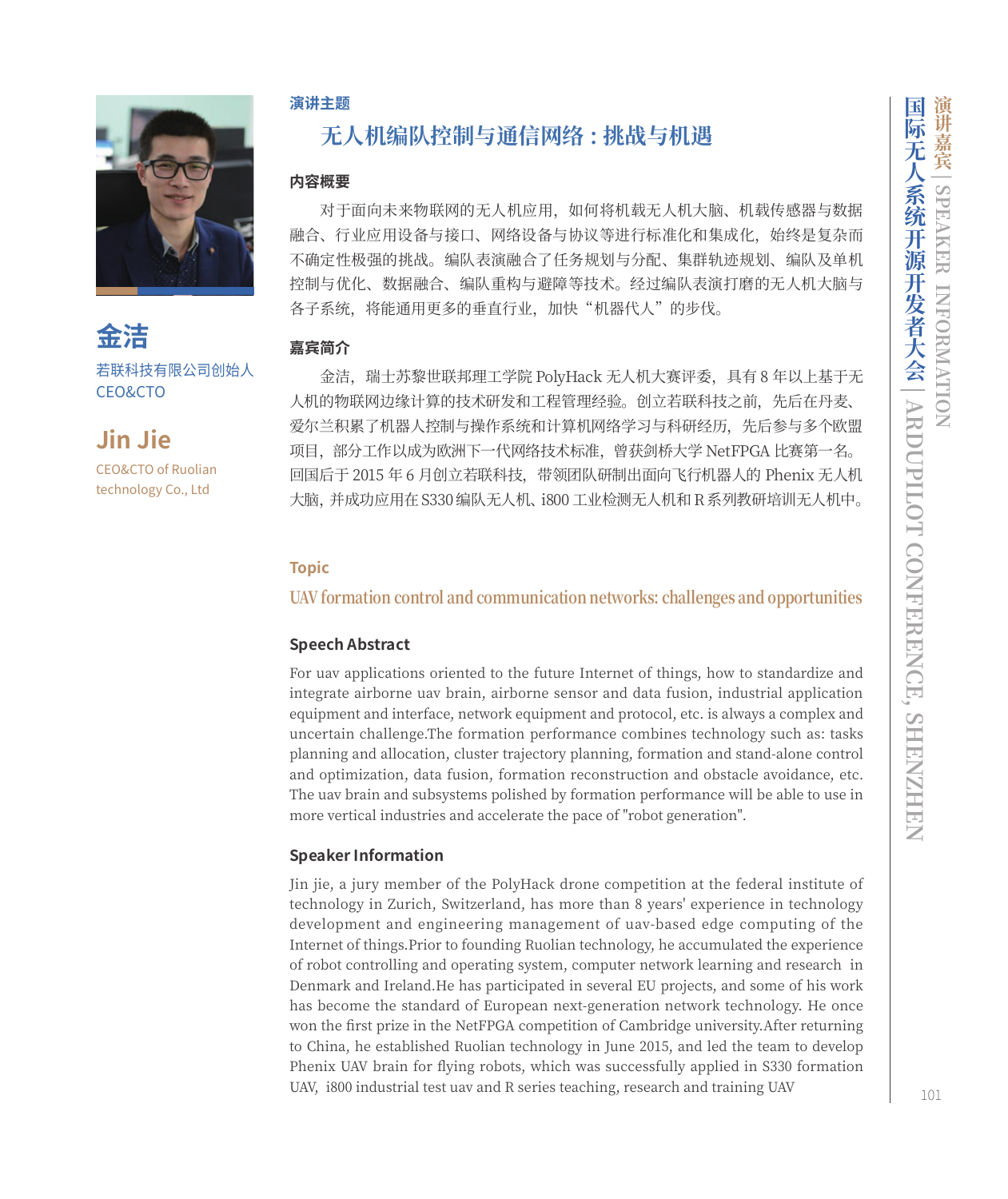



**袁海山** 北醒(北京)光子科技 有限公司产品总监

## **Haishan Yuan**

Chief Product Officer of BENEWAKE (BEIJING) CO.,ltd.



#### **演讲主题**

## **激光雷达助力无人机行业新发展**

#### **内容概要**

随着无人机种类和功能的丰富:植保,测绘,表演,配送等等,无人机对地飞行 高度测量和飞行避障的安全需求越来越多,激光雷达依托于体积小,重量轻,测量精 准等优势,在无人机行业快速房展过程中,发挥着不可或缺的重要作用。本次交流旨 在探讨激光雷达在无人机行业的拓展应用,寄希望更专业服务无人机行业。

#### **嘉宾简介**

10 余年激光雷达行业经验,曾在 SICK,QUANERGY 等企业任产品经理,业务拓 展经理等职位,现担任北醒激光雷达产品总监,主要负责机器人,无人机,料位计等 行业激光雷达的产品设计与推广。

#### **Topic**

**LiDAR Promotes New Development of Drone Sector**

#### **Speech Abstract**

With development of drone models and function in agricultural plant protection, survey and mapping, performance and logistic distribution sectors, the demand for safety in flight height survey and collision avoidance is increasing. Thanks to small size, light weight and precise survey, LiDAR plays indispensable role in rapid development of drone sector. The LiDAR application in drone sector is discussed to serve sector in professional way.

#### **Speaker Information**

With over 10 years experience in laser radar sector and used to be product manager and business development manager in SICK, QUANERGY and other similar companies, now works as LiDAR chief supervisor in Benewake, mainly engaged in design and promotion of LiDAR products in robot, drone and level sensor sectors.